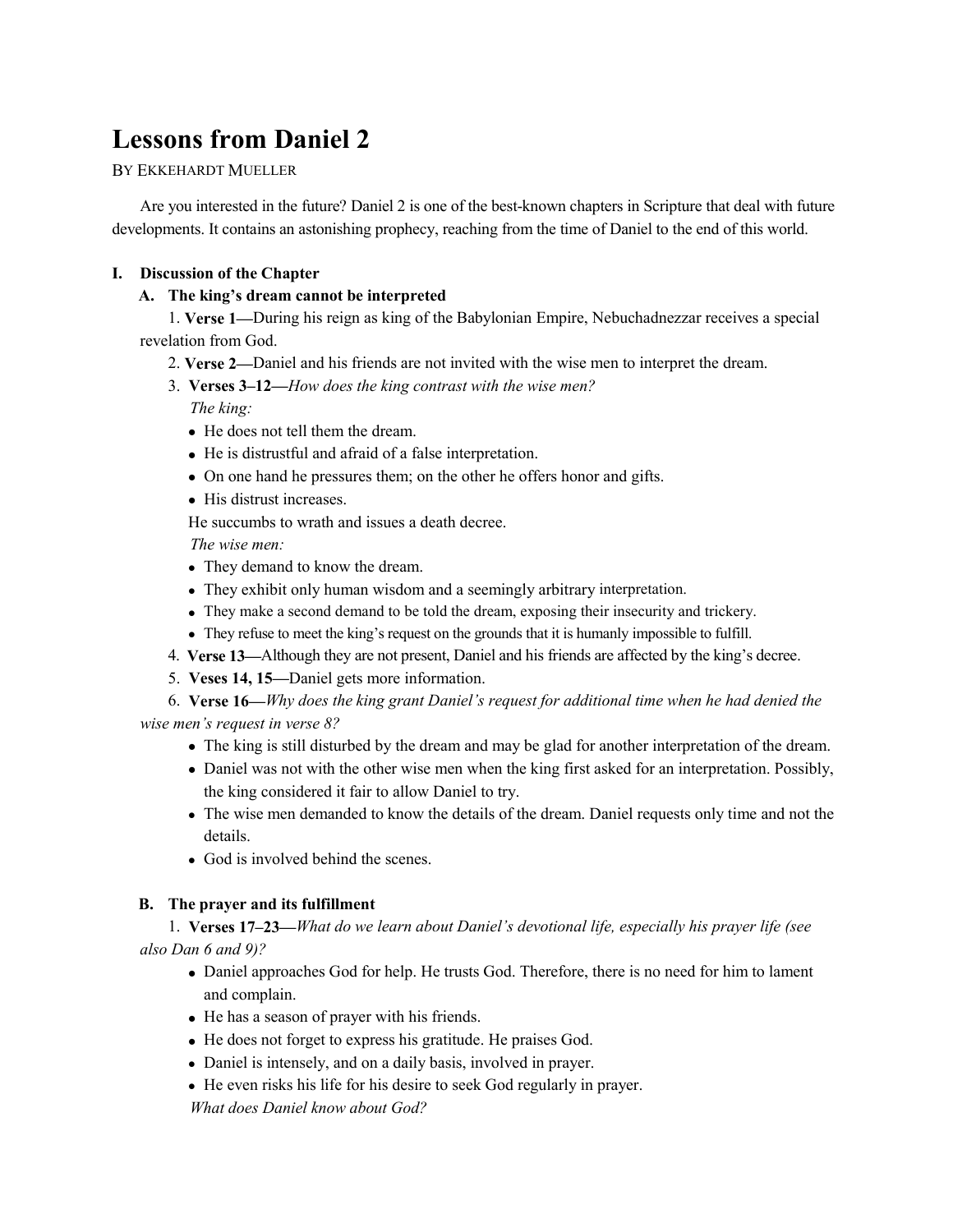- God is omnipotent and omniscient.
- God is the Lord of history.
- God is associated with light (e.g., John 8:12)

Daniel considers himself to be a servant and steward. He remains humble.

## **C. Daniel before the king**

1. **Verses 24–30—***What about Daniel's character and philos*o*phy of life can be derived from verses 24–30?*

- Daniel does not care only about himself. He attempts to help the wise men and his friends too. He supports the statement of the wise men in verses 10 and 11.
- He points to the true God and is a witness of God while being involved with the ruler of the Babylonian world empire (see also v. 37).
- This takes faith and courage.
- Daniel does not boast but regards himself a tool in God's hand.

Daniel became a "man of God" because of his prayer life and his determination not to compromise but remain faithful to God's will. This commitment allowed him to have great experiences with God.

2. **Verses 29—**Nebuchadnezzar's dream is about the future.

## **D. The dream**

1. **Verses 31–35—**These verses contain a record of the dream. Even without the details, one notices that earthly things are transient and do not last.

#### **E. The interpretation of the dream**

- 1. **Verses. 36–45—***What is the time frame of the dream?* 
	- It starts with Nebuchadnezzar's kingdom.
	- It ends with the kingdom of God.

The dream describes world history from the Babylonian time till the end of the world. The image consisting of different metals represents earthly kingdoms/empires.

| Gold                                                         |                                                             | Babylon (606–539 BC)                                |
|--------------------------------------------------------------|-------------------------------------------------------------|-----------------------------------------------------|
| Silver                                                       | $\overline{\phantom{m}}$                                    | Medo-Persia (539–331 BC)                            |
| Bronze                                                       | $\frac{1}{2}$                                               | Greece $(331-168 \text{ BC})$                       |
| Iron                                                         | $\frac{1}{2}$ and $\frac{1}{2}$                             | Rome (168 BC-AD 476)                                |
| Iron-clay                                                    | $\frac{1}{2}$ and $\frac{1}{2}$                             | Empires of Western Europe (AD 476–end of the world) |
| Some people have identified the following iron-clay nations: |                                                             |                                                     |
| Alemanni                                                     |                                                             | Germany                                             |
| Anglo-Saxons – Great Britain                                 |                                                             |                                                     |
| Burgundians – Switzerland                                    |                                                             |                                                     |
| Franks                                                       | $\mathcal{L}^{\mathcal{L}}$ and $\mathcal{L}^{\mathcal{L}}$ | France                                              |
| Herulians                                                    | $\equiv$                                                    | destroyed                                           |
| Lombards                                                     | $\overline{\phantom{m}}$                                    | Italy                                               |
| Ostrogoths                                                   | $\equiv$                                                    | destroyed                                           |
| Sueves                                                       | $\overline{\phantom{0}}$                                    | Portugal                                            |
| Vandals                                                      |                                                             | destroyed                                           |